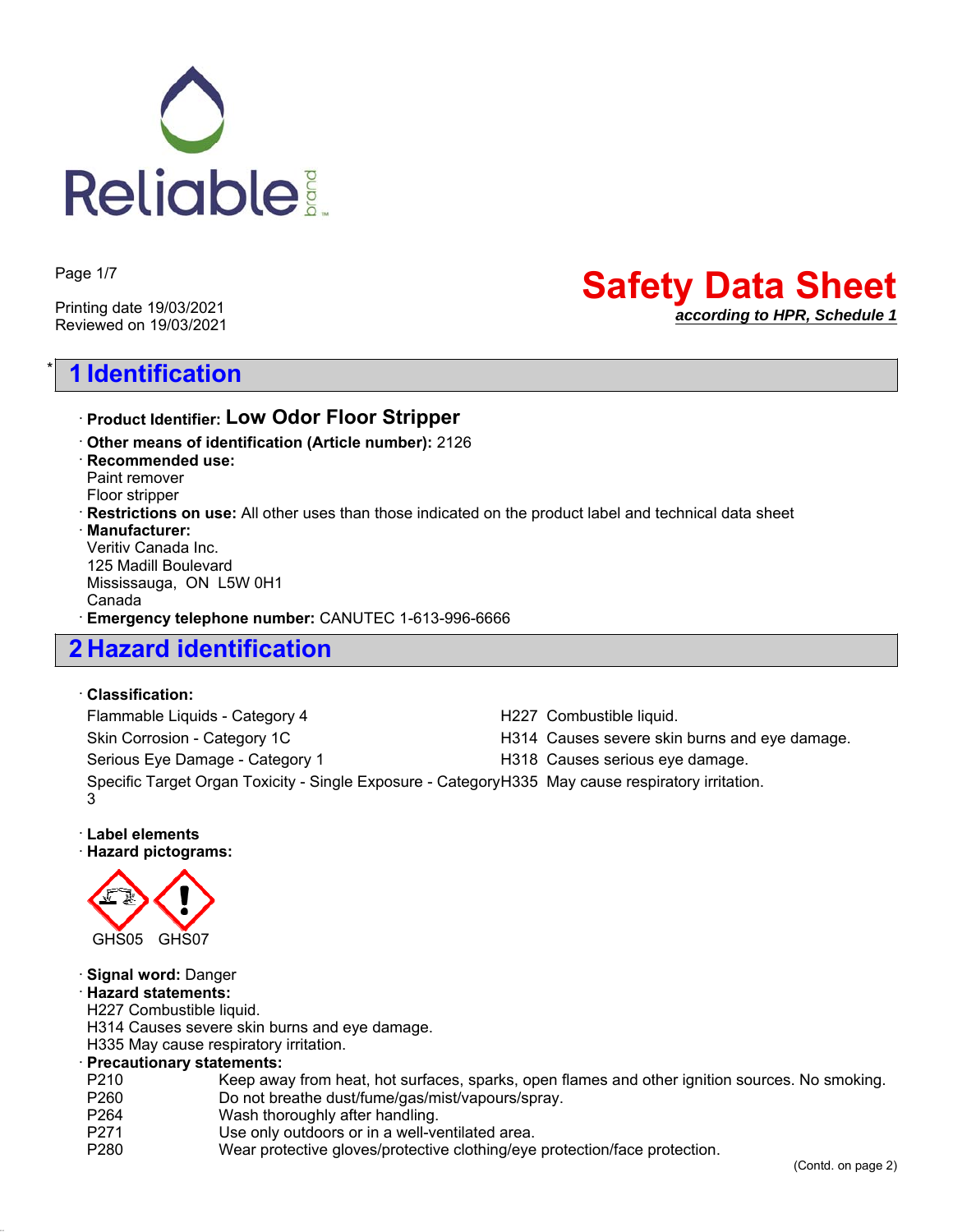Page 2/7

Printing date 19/03/2021 Reviewed on 19/03/2021

# **Safety Data Sheet** *according to HPR, Schedule 1*

### **Product Identifier: Low Odor Floor Stripper**

(Contd. of page 1)

P301+P330+P331 IF SWALLOWED: Rinse mouth. Do NOT induce vomiting. P303+P361+P353 IF ON SKIN (or hair): Take off immediately all contaminated clothing. Rinse skin with water [or shower]. P304+P340 IF INHALED: Remove person to fresh air and keep comfortable for breathing. P305+P351+P338 IF IN EYES: Rinse cautiously with water for several minutes. Remove contact lenses, if present and easy to do. Continue rinsing. P310 Immediately call a poison center/doctor. P321 Specific treatment (see on this label). P312 Call a poison center/doctor if you feel unwell. P363 Wash contaminated clothing before reuse. P370+P378 IN CASE OF FIRE: Use for extinction: CO2, powder or water spray. P403+P233 Store in a well-ventilated place. Keep container tightly closed. P405 Store locked up. P501 Dispose of contents and container in accordance with local, regional and national regulations. ꞏ **Hazard not otherwise classified:** None Known

**Notes:** For the wording of the listed abbreviations refer to section 16.

# **3 Composition/Information on ingredients**

#### ꞏ **Chemical characterization: Mixtures**

ꞏ **Components:**

|                                                                |  | 7-13% w/w * l                |
|----------------------------------------------------------------|--|------------------------------|
|                                                                |  | $3 - 7\%$ w/w $*$            |
|                                                                |  | $1-5\%$ w/w $*$              |
|                                                                |  | $1 - 5\%$ w/w $*$            |
| $*$ Actual concentration renges are withhold as a trade coeret |  | Chemical name or Common name |

Actual concentration ranges are withheld as a trade secret.

### **4 First-aid measures**

#### ꞏ **Description of first aid measures**

#### ꞏ **After inhalation:**

In case of unconsciousness place patient stably in side position for transportation. Get medical attention.

#### ꞏ **After skin contact:**

Remove immediately all contaminated clothing. Rinse skin with water or shower for at least 15 minutes. Consult a doctor if skin redness and irritation persist.

### May induce a skin irritation.

#### ꞏ **After eye contact:**

Rinse opened eye for several minutes under running water. Remove contact lenses, if present and easy to do so. Continue rinsing for a minimum of 15 to 60 minutes.Then consult a doctor.

#### ꞏ **After ingestion:**

Drink copious amounts of water and provide fresh air. Immediately call a doctor. Do not induce vomiting.

**Most important symptoms and effects, both acute and delayed:** No further relevant information available.

### **5 Fire-fighting measures**

### ꞏ **Suitable extinguishing media:**

CO2, extinguishing powder or water spray. Fight larger fires with water spray or alcohol resistant foam.

ꞏ **For safety reasons unsuitable extinguishing agents:** Water

ꞏ **Specific hazards arising from the product:** During heating or in case of fire poisonous gases are produced.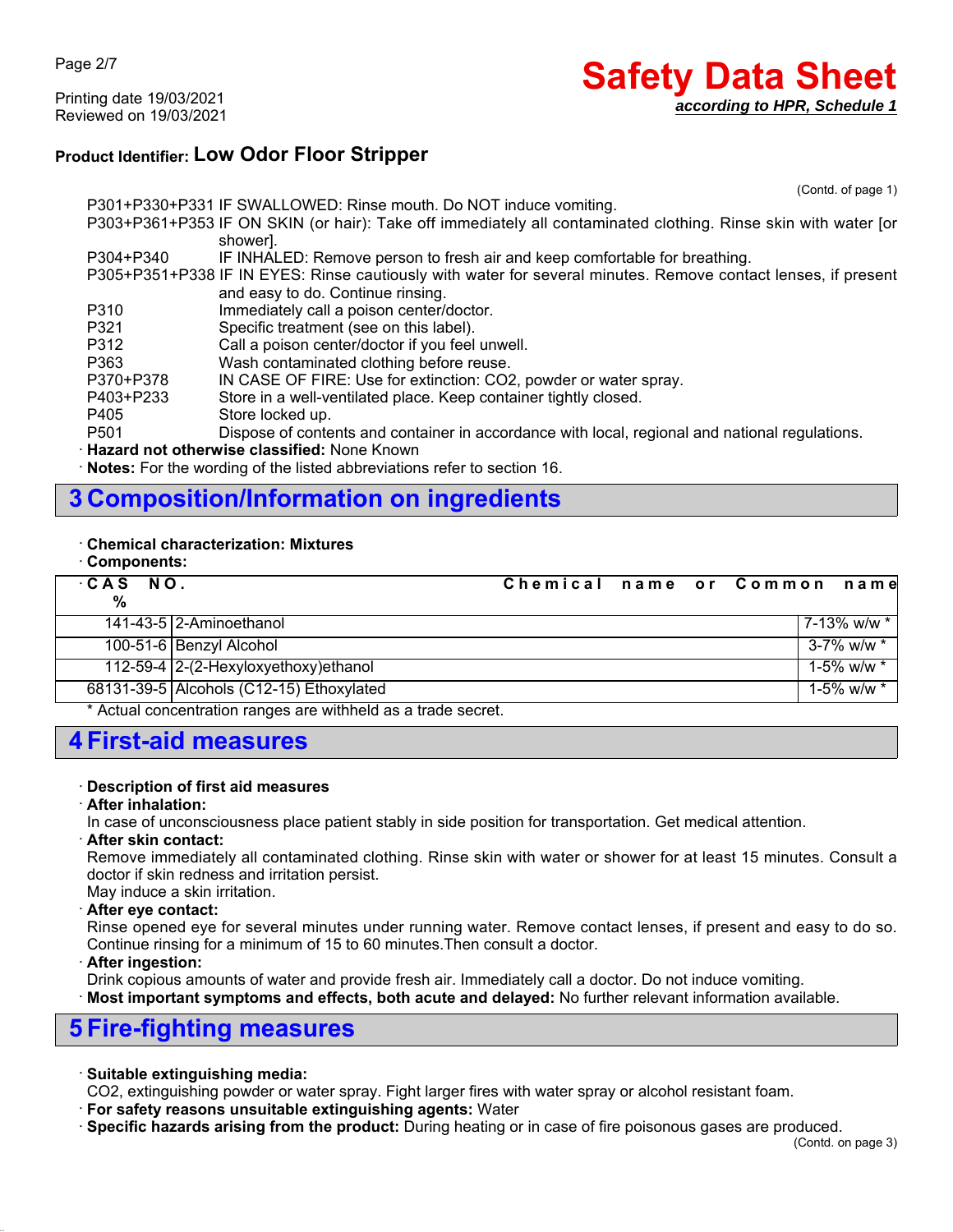Printing date 19/03/2021 Reviewed on 19/03/2021

# **Safety Data Sheet** *according to HPR, Schedule 1*

### **Product Identifier: Low Odor Floor Stripper**

(Contd. of page 2)

#### ꞏ **Special protective equipment and precautions for fire-fighters:**

As in any fire, wear self-contained breathing apparatus pressure-demand, MSHA/NIOSH (approved or equivalent) and full protective gear.

### **6 Accidental release measures**

#### ꞏ **Personal precautions, protective equipment and emergency procedures:**

Mount respiratory protective device.

Wear recommended protective equipment(s). Keep unprotected persons away.

Ventilate area of leak or spill. Remove all sources of ignition. Clean-up personnel require protective clothing and respiratory protection

from organic vapors.

#### ꞏ **Methods and material for containment and cleaning up:**

Surround and absorb with liquid-binding material (sand, diatomite, acid binders, universal binders, sawdust). Use neutralizing agent (eg. food vinegar (5% acetic acid), citric acid, sodium bicarbonate in excess) Dispose contaminated material as waste according to item 13. Ensure adequate ventilation.

### **7 Handling and storage**

ꞏ **Precautions for safe handling:** Ensure good ventilation at the workplace.

ꞏ **Conditions for safe storage, including any incompatibilities:**

Keep in the original receptacle tightly sealed.

Store under lock and key and out of the reach of children.

### \* **8 Exposure controls/ Personal protection**

#### ꞏ **Components with limit values that require monitoring at the workplace:**

| 141-43-5 2-Aminoethanol |                                                                             |  |
|-------------------------|-----------------------------------------------------------------------------|--|
|                         | EL STEL: 6 ppm<br>TWA: 3 ppm                                                |  |
|                         |                                                                             |  |
|                         | EV STEL: 15 mg/m <sup>3</sup> , 6 ppm<br>TWA: 7,5 mg/m <sup>3</sup> , 3 ppm |  |
|                         |                                                                             |  |

#### ꞏ **Exposure controls:**

Use only in well-ventilated areas. Apply technical measures to comply with the occupational exposure limits. Where reasonably practicable this should be achieved by the use of local exhaust ventilation and good general extraction. In case of insufficient ventilation wear suitable respiratory equipment.

#### ꞏ **Personal protective equipment:**



Safety goggles (see Eye protection)



Protective gloves (See Protection of Hands)

#### ꞏ **General protective and hygienic measures:**

Avoid contact with the eyes and skin.

The usual precautionary measures for handling chemicals should be followed. Wash hands before breaks and at the end of work.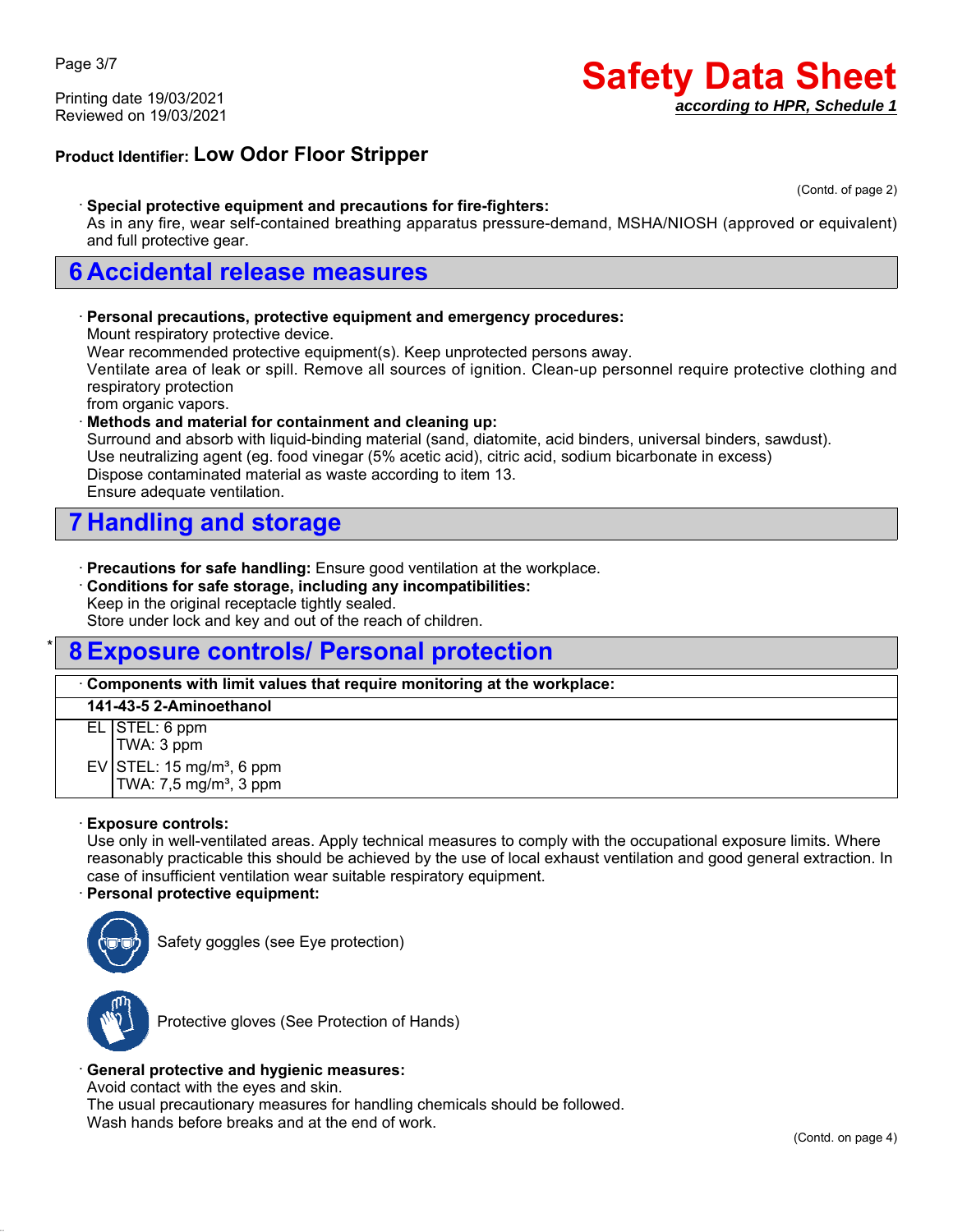Page 4/7

Printing date 19/03/2021 Reviewed on 19/03/2021

# **Safety Data Sheet** *according to HPR, Schedule 1*

(Contd. of page 3)

### **Product Identifier: Low Odor Floor Stripper**

ꞏ **Breathing equipment:**

In case of brief exposure or low pollution use respiratory filter device. In case of intensive or longer exposure use respiratory protective device that is independent of circulating air.

Use suitable respiratory protective device when high concentrations are present.

If room is well-ventilated, a respirator is not needed under normal and intended conditions of product use.

#### ꞏ **Protection of hands:**

The glove material has to be impermeable and resistant to the product.

Protective Gloves

Check protective gloves prior to each use for their proper condition

#### ꞏ **Eye protection:**

Protective glasses are recommended when handling concentrated product.

Safety glasses are suggested when using this product in heavy use and institutional environments

Wear splash-proof chemical goggles in an industrial environment.

#### ꞏ **Body protection:**

Protective work clothing. The type of protective equipment must be selected according to the concentration and amount of the dangerous substance at the specific workplace. (recommended)

## \* **9 Physical and chemical properties**

| · Appearance:                      |                              |
|------------------------------------|------------------------------|
| Form:                              | Liquid                       |
| Colour:                            | Yellowish                    |
| · Odour:                           | Amine                        |
| Odor threshold:                    | Not determined               |
| ·pH:                               | 11,0-12,0                    |
| · Melting point/Freezing point:    | Not determined               |
| · Boiling point/Boiling range:     | Undetermined.                |
| · Flash point:                     | $>85\textdegree C$           |
| · Flammability (solid, gaseous):   | Not applicable               |
| $\cdot$ Decomposition temperature: | Not determined               |
| · Auto igniting Temperature:       | Product is not selfigniting. |
| <b>Explosion limits:</b>           |                              |
| Lower:                             | Not determined.              |
| Upper:                             | Not determined.              |
| <b>Relative density:</b>           | 1.000-1.040                  |
| Vapour density (air=1):            | <1 (aqueous solution)        |
| <b>Evaporation rate:</b>           | Not determined               |
| · Solubility in / Miscibility with |                              |
| Water:                             | Miscible                     |

ꞏ **Partition coefficient (n-octanol/water):** Not determined

### **10 Stability and reactivity**

ꞏ **Reactivity:**

Not determined.

No further relevant information available.

ꞏ **Chemical stability:** The product is stable.

ꞏ **Possibility of hazardous reactions:**

Flammable.

Reacts with acids.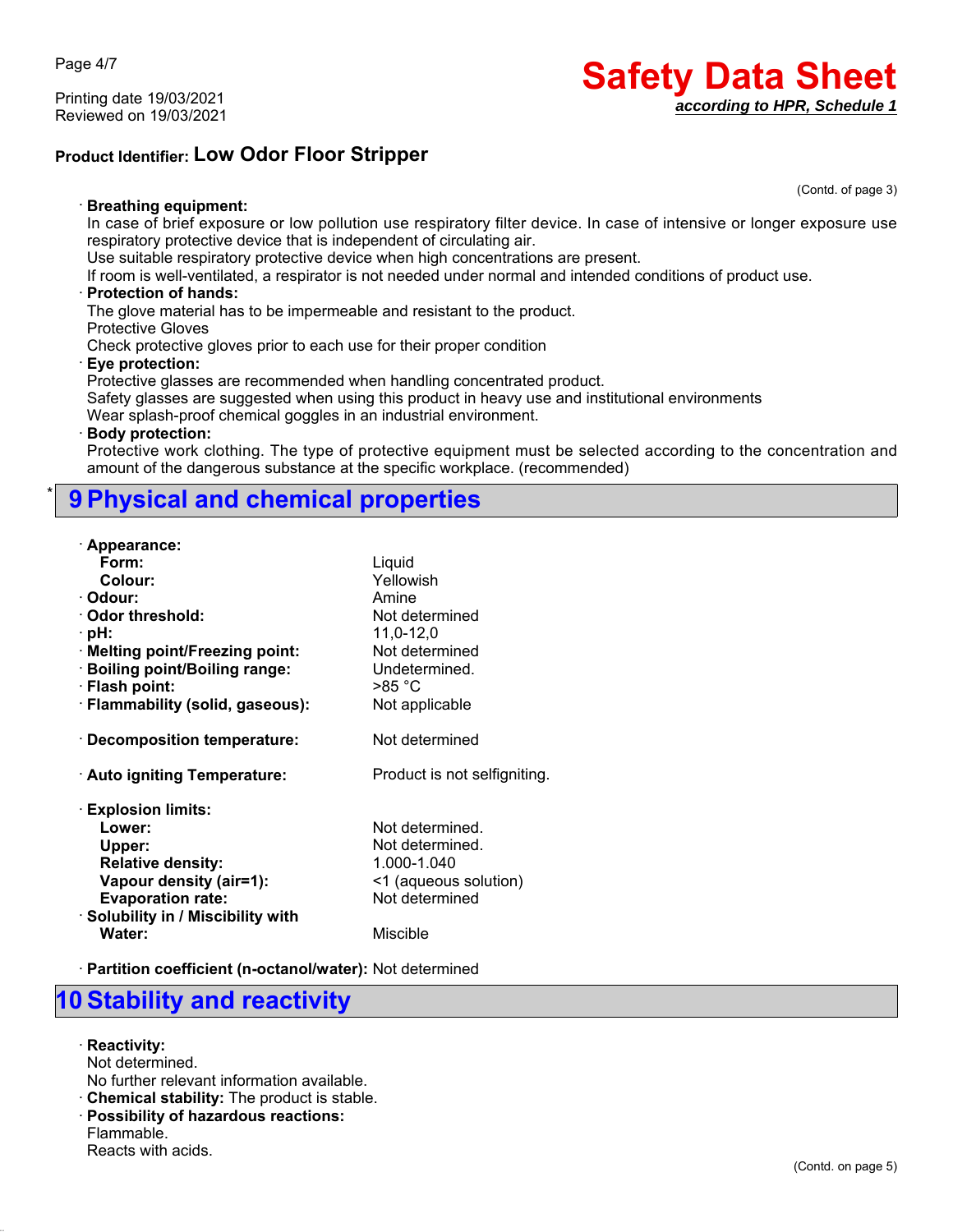Printing date 19/03/2021 Reviewed on 19/03/2021

### **Product Identifier: Low Odor Floor Stripper**

(Contd. of page 4)

ꞏ **Conditions to avoid:** Avoid freezing and extreme heat conditions.

- ꞏ **Incompatible materials:** No further relevant information available.
- ꞏ **Hazardous decomposition products:**
- Carbon monoxide (CO) and carbon dioxide (CO $\sqcap$ )

In case of decomposition: carbon monoxide and carbon dioxide and traces of volatile halogenated compounds.

# **11 Toxicological information**

| Information on the likely routes of exposure Skin and eyes contact |  |
|--------------------------------------------------------------------|--|
|--------------------------------------------------------------------|--|

| <b>Components</b><br><b>Value (Species)</b><br><b>Type</b>                                                                           |  |
|--------------------------------------------------------------------------------------------------------------------------------------|--|
|                                                                                                                                      |  |
| <b>Mean of exposure</b>                                                                                                              |  |
| <b>ATE (Acute Toxicity Estimate)</b>                                                                                                 |  |
| <b>LD50</b><br>9.686 mg/kg $(Rat)$<br>Oral                                                                                           |  |
| >6.024 mg/kg<br>Dermal<br>LD50                                                                                                       |  |
| 98,7 mg/L<br>Inhalative<br>L C50 (4 h)                                                                                               |  |
| 141-43-5 2-Aminoethanol                                                                                                              |  |
| LD50<br>Oral<br>2.050 mg/kg (Rat)                                                                                                    |  |
| 1.000 mg/kg (Rabbit)<br>Dermal<br>LD50                                                                                               |  |
| OECD guideline 404<br>$~1$ (Rabbit)<br>Irritation of skin                                                                            |  |
| Irritation of eyes OECD, guideline $405$ ~1 (Rabbit)                                                                                 |  |
| OECD, guideline 406<br>Sensitization<br>(guinea pig)                                                                                 |  |
| 100-51-6 Benzyl Alcohol                                                                                                              |  |
| Oral<br><b>LD50</b><br>1.230 mg/kg (Rat)                                                                                             |  |
| 2.000 mg/kg (Rabbit)<br>Dermal<br>LD50                                                                                               |  |
| LC50(4 h)<br>5.000 mg/L (Rat)<br>Inhalative                                                                                          |  |
| 112-59-4 2-(2-Hexyloxyethoxy)ethanol                                                                                                 |  |
| Oral<br>LD50<br>4.920 mg/kg (Rat)                                                                                                    |  |
| LD50<br>1.500 mg/kg (Rabbit)<br>Dermal                                                                                               |  |
| 68131-39-5 Alcohols (C12-15) Ethoxylated                                                                                             |  |
| Oral<br>LD50<br>>5.000 mg/kg (Rat)                                                                                                   |  |
| >2.000 mg/kg (Rat)<br>Dermal<br>LD50                                                                                                 |  |
| OECD guideline 404<br>Irritation of skin<br>(Rabbit)                                                                                 |  |
| Irritation of eyes OECD, guideline $405$ ~1 (Rabbit)                                                                                 |  |
| OECD, guideline 406<br>Sensitization<br>(guinea pig)<br>Symptomes related to the physical, chemical and texiological ebergeteristics |  |

ꞏ **Symptomes related to the physical, chemical and toxiological characteristics**

ꞏ **If on the skin:** CORROSIVE: Strong caustic effect on skin and mucous membranes.

ꞏ **If on the eye:**

CORROSIVE: Strong caustic effect.

Strong irritant with the danger of severe eye injury.

ꞏ **After ingestion:** May cause irritation of the gastrointestinal tract, nausea, vomiting and headache.

ꞏ **Sensitization:** No sensitizing effects known.

ꞏ **Delayed and immediate effects, and chronic effects from short-term and long-term exposure:**

Prolonged or frequent contact can cause eczema and inflammation of the skins as a results of degreasing.

(Contd. on page 6)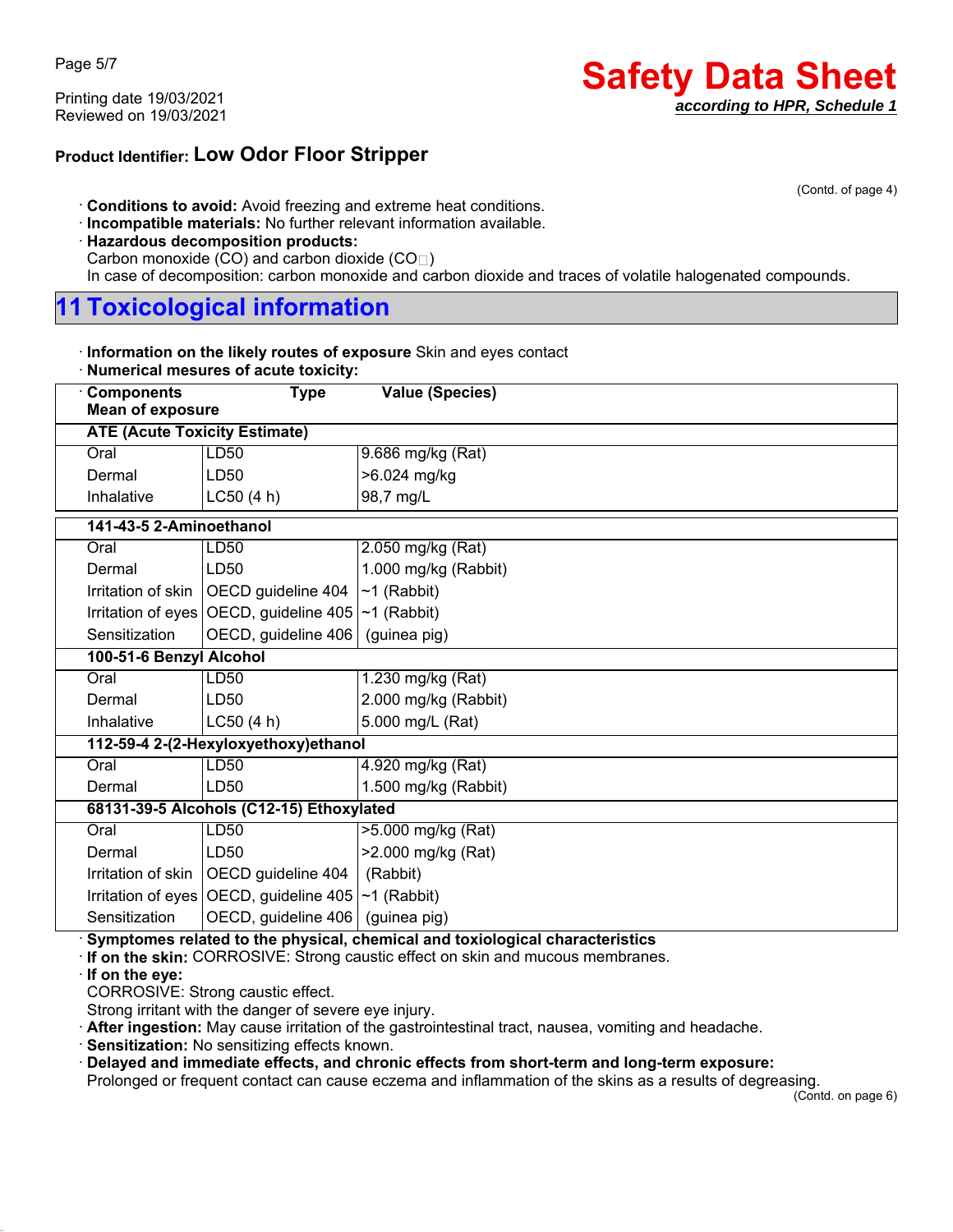Page 6/7

Printing date 19/03/2021 Reviewed on 19/03/2021

# **Safety Data Sheet** *according to HPR, Schedule 1*

### **Product Identifier: Low Odor Floor Stripper**

(Contd. of page 5)

# **12 Ecological information**

ꞏ **Bioaccumulative potential:** No further relevant information available.

ꞏ **Mobility in soil:** Not determined

ꞏ **Ecotoxicity:** No relevant information available.

ꞏ **Other adverse effects** No further relevant information available.

### **13 Disposal considerations**

#### ꞏ **Waste treatment methods recommendation:**

Avoid dispersal of spilled material and runoff and contact with soil, waterways, drains and sewers.

Small amounts may be diluted with plenty of water and washed away. Dispose of bigger amounts in accordance with local authority requirements.

Dispose in accordance with all applicable federal, state, provincial and local laws and regulations. Contact your local, state, provincial or Federal environmental agency for specific rules.

#### ꞏ **Uncleaned packagings recommendation:**

Do not re-use empty containers.

Dispose of packaging according to regulations on the disposal of packagings.

#### ꞏ **Recommended cleansing agent:**

**Water** 

Refer to Section 7: HANDLING AND STORAGE and Section 8: EXPOSURE CONTROLS/PERSONAL PROTECTION for additional handling information and protection of employees.

# **14 Transport information**

ꞏ **UN-Number** ꞏ **DOT/TDG, IMDG, IATA** UN3267 ꞏ **UN proper shipping name** ꞏ **DOT/TDG** Corrosive liquid, basic, organic, n.o.s. (2-Aminoethanol) ꞏ **IMDG, IATA** CORROSIVE LIQUID, BASIC, ORGANIC, N.O.S. (ethanolamine) ꞏ **Transport hazard class(es)**

ꞏ **DOT/TDG (Transport dangerous goods):**



**Class** 8 Corrosive substances **Class** 8 Corrosive substances ꞏ **Packing group** ꞏ **DOT/TDG, IMDG, IATA** III

ꞏ **Marine pollutant:** Yes (DOT)

Yes (P)

ꞏ **Limited quantities (LQ)** 5L

# **15 Regulatory information**

ꞏ **Safety, health and environmental regulations/legislation specific for the substance or mixture**

ꞏ **Chemicals known to cause reproductive toxicity for females:**

None of the ingredients is listed.